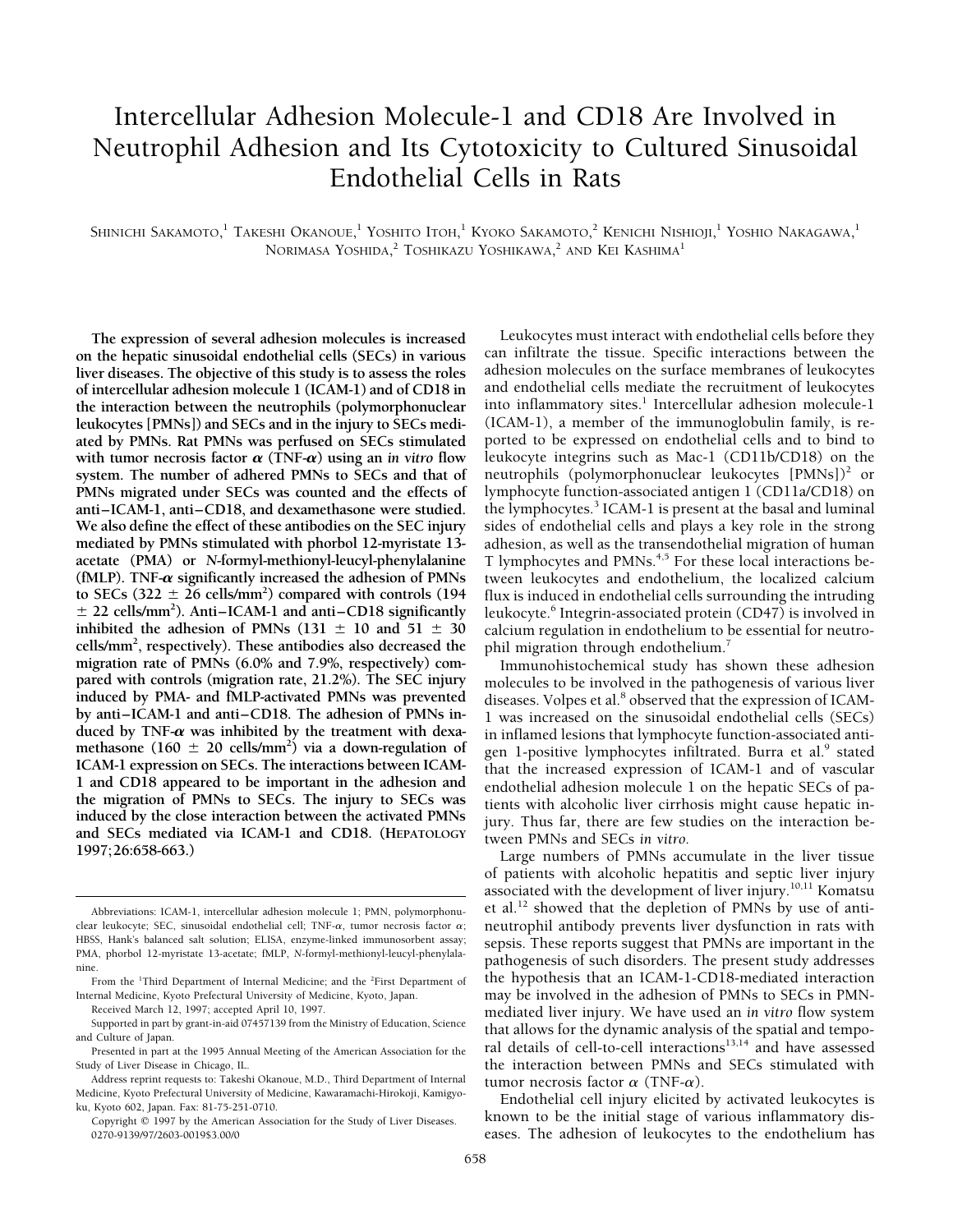been recognized as an important process in leukocytes causing endothelial cell injury.<sup>15</sup> This injury is mainly caused by the active oxygen species or several proteases released by activated leukocytes.<sup>16,17</sup> Then, we investigated the role of adhesion molecules, radical scavengers, and a protease inhibitor on PMN-mediated injury to SECs. Additionally, we evaluated the interaction between PMNs and SECs and the expression of ICAM-1 on SECs in the presence of dexamethasone because glucocorticoids are administered to patients with alcoholic hepatitis.

## **MATERIALS AND METHODS**

*Animals.* Male Wistar rats (Shimizu Animal, Inc., Kyoto, Japan) (weight range, 200-250 g) were used in this study. They were fed a standard laboratory diet and water ad libitum under standard laboratory conditions. Procedures were performed according to the guidelines of the ''Guide for the Care and Use of Laboratory Animals" from the National Institutes of Health.<br>Isolation and Culture of Rat SECs. SECs were obtained from male

**EXECULARE SECS** SECS WELE ODIATION THATE FIG. 1. Phase-contrast micrographs of adhesion and migration of neu-<br>Wistar rats according to a previously described method<sup>18</sup> with a<br>slight modification. Briefly, the liver was contained 0.01% ethylenediaminetetraacetic acid and 10 U/mL of objects, and those migrated to the subluminal space (*a*<br>heparin. The liver was perfused subsequently with Hank's balanced spread and phase-dark. (Original mag heparin. The liver was perfused subsequently with Hank's balanced salt solution (HBSS) supplemented with 0.05% collagenase. The liver was then removed, cut into pieces, and passed through a mesh to remove cell debris. Low-speed centrifugation was performed<br>twice to separate the hepatocytes. The suspension of nonparenchy-<br>mal cells was then introduced into a centrifugal elutriation rotor by a silastic rubber gaske mal cells was then introduced into a centrifugal elutriation rotor by a silastic rubber gasket. The flow rate was controlled with a<br>(Hitachi Koki Co., Ltd., Ibaragi, Japan) to isolate the SECs. SECs syringe pump (Iwaki Gla were suspended in RPMI 1640 medium (Nissui Pharmaceutical Co., Ltd., Tokyo, Japan) containing 10% fetal calf serum (GIBCO Laboratories, Grand Island, NY),  $10^{-7}$  mol/L dexamethasone (Sigma following equation: Chemical Co., St. Louis, MO), and 0.1% gentamycin sulfate (Sigma Chemical Co.) at a density of  $2 \times 10^6$  cells/mL. An aliquot (1.0) mL) of the endothelial cell suspension was cultured on a 24  $\times$  50- where  $\tau$  is the wall shear stress,  $\mu$  is the viscosity of water at 37°C, mm glass coverslip (Matsunami Glass Industries, Ltd., Osaka, Ia- which is u mm glass coverslip (Matsunami Glass Industries, Ltd., Osaka, Ja- which is used as an approximation of the viscosity of HBSS (0.007 Japan) for 2 hours at 37°C in 5%  $CO<sub>2</sub>$ . Coverslips were then rinsed and cultured in a medium free of dexamethasone for another 10 was calculated from leukocyte velocity and the diameter of the hours for the adhesion assay. To measure the expression of ICAM-<br>1 by enzyme-linked immunosorbent assay (ELISA), 100  $\mu$ L of the copy used by Vollmar et al.<sup>21</sup> The wall shear stress in the hepatic 1 by enzyme-linked immunosorbent assay (ELISA), 100  $\mu$ L of the copy used by Vollmar et al.<sup>21</sup> The wall shear stress in the hepatic endothelial cell suspension ( $2 \times 10^{-5}$  cells/well) was cultured on sinusoid was lower a 96-well plate coated with type I C collagen (Corning 25860 CPL flow. A wall shear stress of 0.5 dyne/cm<sup>2</sup> is supposed to be within 1; Iwaki Glass, Tokyo, Japan) as described previously. SECs were pathophysiological condition in hepatic sinusoids, based on their<br>identified morphologically by scanning electron microscopy and findings. SECs on the covers identified morphologically by scanning electron microscopy and findings. SECs on the coverslips were stimulated with 100 U/mL of histochemically by use of DiI-acetylated low-density lipoprotein recombinant human TNF- $\alpha$  labeled with the fluorescent probe.<sup>19</sup> About 92% of cultured endo- Co., Osaka, Japan) for 4 hours, mounted in flow chambers, and thelial cell fraction showed the characteristic features of pores and perfused for 1 minute with HBSS (rinse step) followed by an 8 sieve plates and took up acetylated low-density lipoprotein. Immu-<br>nohistochemical staining for anti-rat monocyte/macrophage anti-<br>some experiments, an antibody against human TNF- $\alpha$  (Dainippon body (ED1; Chemicon International Inc.,Temacula, CA) showed that 4% to 6% of cultured endothelial cell fraction contained liver SECs was observed by phase-contrast microscopy (Olympus Co.,

Japan) on their own surface (data not shown) as previously re- The migration rate was quantitated as follows: ported.<sup>20</sup>

Adhesion Assay. The adhesion and migration of PMNs on SECs Migration rate (%) were assessed using an *in vitro* flow system.<sup>13,14</sup> The chamber con-<br>sisted of a collagen-coated coverslip with a confluent monolayer of<br> $=$  Migrated PMNs  $\times$  100  $\div$  (Adhered PMNs + Migrated PMNs). SECs that was attached to a polycarbonate base. The space between In some experiments, pretreatment of SECs with anti-rat ICAM-



passed through the chamber at a wall shear stress of 0.5 dyne/cm<sup>2</sup> and 37°C. Shear stress,  $\tau$  in dyne/cm<sup>2</sup>, was calculated from the

$$
\tau = 3\mu \text{ Q}/2\text{ba}^2
$$

poise), Q is volumetric flow rate, a is the half channel height, and<br>b is the channel width. The wall shear stress in the hepatic sinusoid sinusoid was lower than that in venule because of its slow blood recombinant human TNF- $\alpha$  (rhTNF- $\alpha$ ) (Dainippon Pharmaceutical some experiments, an antibody against human  $\text{TNF-}\alpha$  (Dainippon Pharmaceutical Co.) was added. The interaction between PMNs and macrophages.<br>Isolation of Rat PMNs. Rat PMNs were isolated from the peritoneal of PMNs that remained in contact with the endothelial cell mono-*Isolation of Rat PMNs*. Rat PMNs were isolated from the peritoneal of PMNs that remained in contact with the endothelial cell mono-<br>fluid 4 hours after the intraperitoneal injection of 15 mL of 0.1% layer was determined i fluid 4 hours after the intraperitoneal injection of 15 mL of 0.1% layer was determined in six digitized frames of different fields of glycogen obtained from oysters (Sigma Chemical Co.). After wash-<br>view from the last min view from the last minute ( $7-8$  minute) of the perfusion step and ing with HBSS, the cells were suspended in HBSS at a density of 1 was expressed as the number of cells that adhered or migrated  $\times$  10<sup>6</sup> cells/mL and maintained at 4<sup>o</sup>C for 1 hour. Giemsa staining per square millimeter. The PMNs that adhered to the monolayer showed >95% of the isolated cells to be PMNs. Flow-cytometrical possessed spherical geo showed >95% of the isolated cells to be PMNs. Flow-cytometrical possessed spherical geometry and appeared as phase-bright objects, analysis showed that 96% of the cell fraction isolated from the whereas those that migrated whereas those that migrated beneath the monolayer were flat and peritoneal fluid expressed CD18 (WT.3; Seikagaku Corp., Tokyo, appeared as phase-dark objects, as described previously<sup>14</sup> (Fig. 1).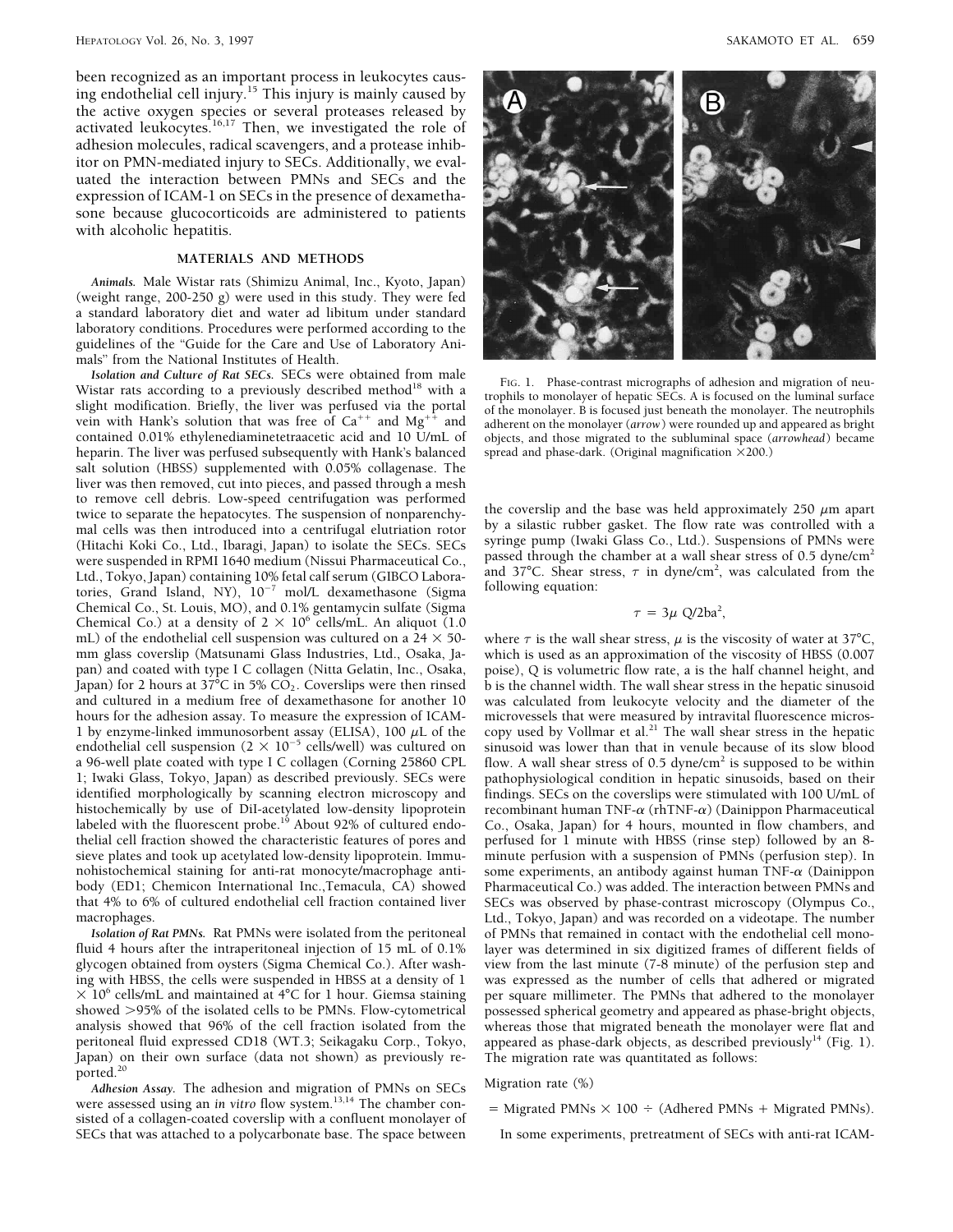

and migration to SECs induced by rhTNF- $\alpha$  (100 U/mL for 4 hours). Mono-<br>clonal antibodies were added at a final concentration of 5  $\mu$ g/mL. Each value PMNs with or without reagents. clonal antibodies were added at a final concentration of 5  $\mu$ g/mL. Each value represents means  $\pm$  SEM of three experiments performed in duplicate. The *Statistical Analysis*. Values are expressed as means  $\pm$  SEM. Data percent shows the migration rate of neutrophils determined by the following we percent shows the migration rate of neutrophils determined by the following were analyzed by analysis of variance and Student's *t* test, with

 $*P < .05$  compared with control.  $*P < .05$  compared with 100 U/mL TNF- **RESULTS RESULTS RESULTS** 

coated with type I C collagen were incubated with 1, 10, 100, and<br>1,000 U/mL of rhTNF- $\alpha$  for 4 hours and fixed in 4% paraformalde-<br>hyde. In some experiments, an antibody against human TNF- $\alpha$  CD18 antibody. Five microg hyde. In some experiments, an antibody against human  $TNF-\alpha$  was added. To investigate the effect of dexamethasone on ICAM-1 was added. To investigate the effect of dexamethasone on ICAM-1 anti–ICAM-1 and anti-CD18 antibody significantly reduced<br>expression, serial concentrations of dexamethasone were added in the number of adherent PMNs compared expression, serial concentrations of dexamethasone were added in<br>some experiments. Three washes were done in phosphate-buffered<br>in the absence of an antibody (Fig. 2). Each antibody signifi-<br>saline containing 0.1% bovine phosphate-buffered saline that contained bovine serum albumin, the the expression of ICAM-1 on SECs by cellular ELISA. INF-<br>cells were incubated for 1 hour with a peroxidase-labeled antibody  $\alpha$  enhanced the expression o against mouse immunoglobulin G (Seikagaku Corp.). Peroxidase dependent manner. The presence of anti–TNF-a antibody staining was then performed with *o*-phenylenediamine (Sigma inhibited this effect (Fig. 3). Chemical Co.) and  $H_2O_2$ . Absorbance at 490 nm was measured by an Immunoreader (Multiskan; Labosystems, Helsinki, Finland). The microplates were subsequently washed in tap water before 50  $\mu$ L of 0.5% crystal violet was added for 5 minutes. After a thorough wash in tap water, 100  $\mu$ L of 33% acetic acid was used to solubilize the nuclear stain, and absorbance at 570 nm was measured, representing the actual cell count per well. The expression of ICAM-1 was provided as the ratio between specific protein measurement and cell density.

Assay of Injury to the SECs. <sup>51</sup>Cr Release was used as an index of the injury of SECs. This method has been used for the assay of cellor chemical-mediated cytotoxicity.<sup>22,23</sup> In brief, SECs were seeded into a 48-well culture plate coated with type I C collagen and were incubated with culture medium containing 15  $\mu$ Ci Na<sup>51</sup>CrO<sub>4</sub>/mL for 12 hours. SECs were washed twice with culture medium to remove unincorporated radioactivity. After stimulating the SECs with rhTNF- $\alpha$  (100 U/mL for 4 hours),  $1 \times 10^5$  cells of rat PMNs<br>in a culture medium containing 10 ng/mL of phorbol 12-myristate<br>13-acetate (PMA) (Sigma Chemical Co.) or 100 nmol/L of N-formyl-<br>measured by ELISA. Each methionyl-leucyl-phenylalanine (fMPL) (Sigma Chemical Co.) was

added to each well and incubated for 6 hours in the presence or absence of the following: anti–ICAM-1 antibody, anti-CD18 antibody, catalase (1,000 U/mL) (Sigma Chemical Co.), superoxide dismutase (1,000 U/mL) (Seikagaku Corp.), and aprotinin (1,000 U/mL) (Sigma Chemical Co.). In some experiments,  $2 \times 10^4$  cells or  $5 \times 10^4$  cells of PMNs were added to the well  $(\frac{1}{5}$  PMN group and  $\frac{1}{2}$  PMN group, respectively).  $^{51}Cr$  Radioactivity released from the injured SECs was measured. The percentage of specific  $51Cr$ release, an index of injury to SECs, was quantitated as follows:

% Specific 51Cr Release

 $=$  (Experimental Count — Spontaneous Count)  $\times$  100

 $\div$  (Total Count — Spontaneous Count).

The total count was taken as that for the well receiving 0.2% FIG. 2. Effects of monoclonal antibodies to ICAM-1 or CD18 and dexa-<br>methasone (DEX;  $1 \times 10^{-7}$  mol/L) and anti-TNF- $\alpha$  on neutrophil adhesion that with culture medium only. The experimental count represents

Bonferroni's correction for multiple comparisons. An unpaired two-Migration Rate (%) tailed Student's *t* test was used to compare the migration rates and percent inhibitions. A *P* value of  $\lt$ .05 was considered statistically<br>= Migrated PMNs + Migrated PMNs). significant.

*Adhesion and Migration of PMNs to TNF-*a*–Stimulated SECs.* 1 monoclonal antibody (1A29; 5  $\mu$ g/mL, Seikagaku Corp.) or pre-<br>
treatment of isolated PMNs with anti-rat CD18 (5  $\mu$ g/mL) for 20<br>
minutes at 37°C was performed.<br>
Expression of ICAM-1 on SECs. The expression of ICAM-1



measured by ELISA. Each value represents means  $\pm$  SEM of three experi-<br>ments performed in triplicate.  ${}^{\#}P$  < .05 compared with control.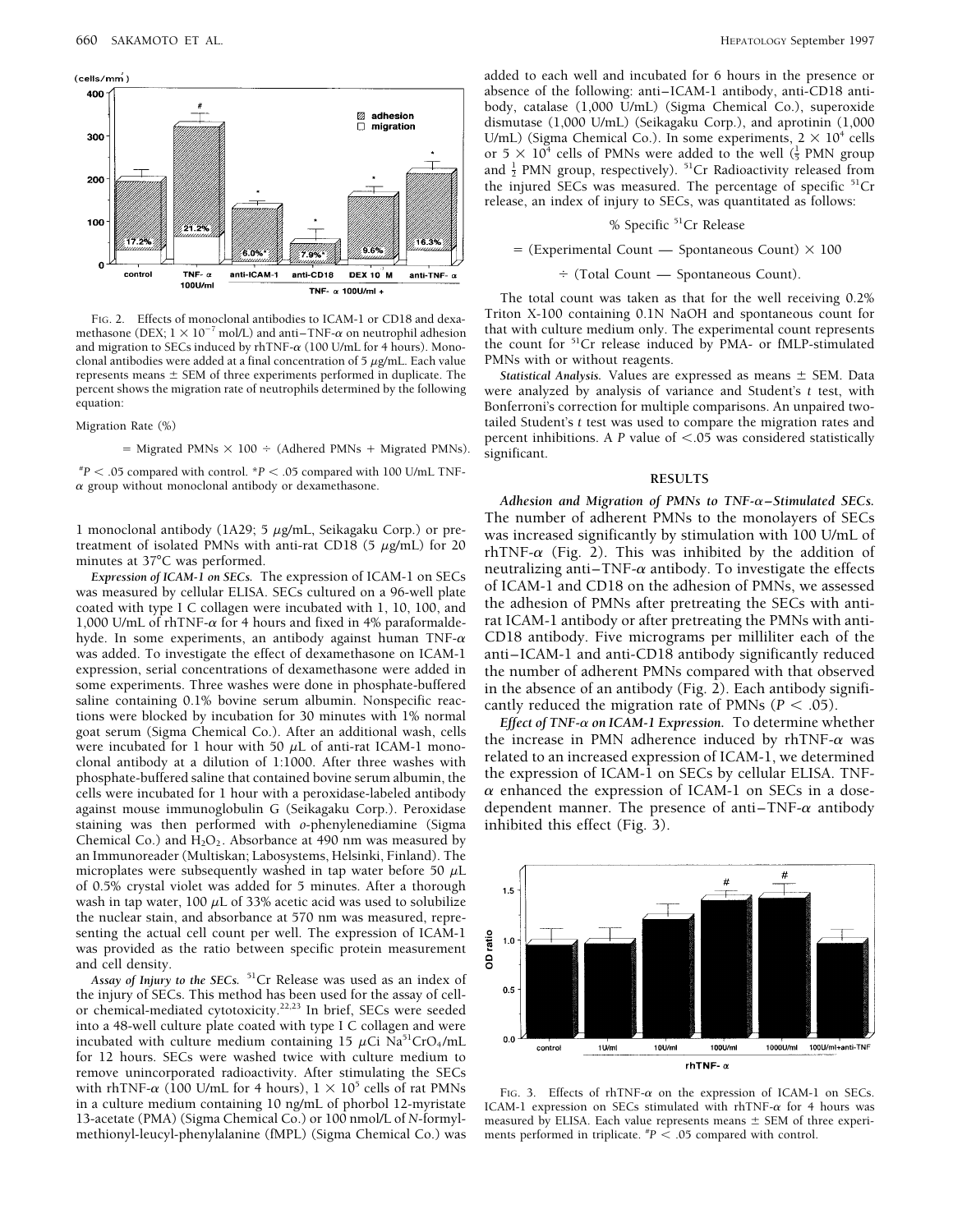*PMN-Mediated Injury to SECs.* The injury to SECs caused by PMA- or fMLP-stimulated PMNs are shown in Fig. 4. Culture with the PMA- or fMLP-stimulated PMNs induced the release of <sup>51</sup>Cr from SECs. The reduction in the number of cocultured PMNs resulted in the decrease of this endothelial cytotoxicity. Anti–ICAM-1 and anti-CD18 antibody each suppressed both PMA- and fMLP-induced injury to SECs. The addition of catalase, which breaks down hydrogen peroxide, suppressed PMA-induced injury to SECs but not fMLP-induced injury to SECs. The addition of superoxide dismutase, which breaks down superoxide anion, had little effect on both SEC injuries. The cytotoxicity by fMLP-stimulated PMNs was significantly abrogated by the addition of 1,000

tory mechanism of dexamethasone, we assessed its effect on the expression of ICAM-1 expression on SECs. Dexametha-FIFE-a group the expression of *PERSICA* compared without dexamethasone.<br>Sone suppressed the overexpression of ICAM-1 induced by rhTNF- $\alpha$  dose-dependently (Fig. 5). Concentrations of dexamethasone of  $\geq 1 \times 10^{-8}$  mol/L showed a significant effect. As shown in Fig. 1,  $1 \times 10^{-7}$  mol/L of dexamethasone signifi- migration rate of PMNs tended to decrease in the presence cantly inhibited the adhesion of PMNs to SECs. Although the of  $1 \times 10^{-7}$  mol/L of dexamethasone, cantly inhibited the adhesion of PMNs to SECs. Although the



Each value represents means  $\pm$  SEM of three experiments performed in<br>triplicate and is expressed as the percentage of the control. The control showed that the transposed the light migration of PMNs beneath triplicate and is expressed as the percentage of the control. The control showed that the transendothelial migration of PMNs beneath represents cytotoxicity induced by 1  $\times$  10<sup>5</sup> cells of rat PMNs. The  $\frac{1}{5}$  PMNs. T cells of PMNs, respectively.  $^{*}P < .05$  compared with PMN group (control) and  $^{*}P < .01$  compared with PMN group.



U/mL of aprotinin, a protease inhibitor.<br> *Effects of Dexamethasone on the Expression of ICAM-1 and on*<br> *Effects of Dexamethasone on the Expression of ICAM-1 and on*<br> *SECs. ICAM-1 expression was assessed by ELISA on TNF-PMN sinusoidal endothelial cells in the presence of serial concentrations of dexa-* methasone. Each value represents means  $\pm$  SEM of three experiments performed in triplicate.  $^{*}P$  < .05 compared with 100 U/mL TNF- $\alpha$  group

significant.

## **DISCUSSION**

Although numerous PMNs infiltrate the liver including the hepatic sinusoids in alcoholic- or sepsis-related liver injury, the mechanism is not well understood. To clarify the mechanism of the liver injury mediated by PMNs, we focused on the interaction between ICAM-1 and CD18. This study showed that the interaction between ICAM-1 and CD18 was involved in PMN adhesion to and migration through SECs and that this interaction was important for the injury to SECs induced by PMA- and fMLP-activated PMNs.

The role of the adhesion molecules in the interaction between the leukocytes and endothelial cells was pathophysiologically investigated *in vivo* by using an intravital microscope in the mesentric circulation of rats<sup>24</sup> and *in vitro* by using human umbilical vein endothelial cells in an *in vitro* adhesion assay.<sup>13,14</sup> These experiments showed that ICAM-1 is important for the adhesion of PMNs to the endothelium. CD11b/CD18 monoclonal antibody is reported to prevent the hepatic infiltration of PMNs and the necrosis of hepatocytes induced by the intraperitoneal injection of endotoxin.<sup>25</sup> This study suggests that an ICAM-1-CD11b/CD18–mediated interaction is important for the accumulation of PMNs in the liver to induce hepatocellular necrosis.

We investigated the roles of ICAM-1 and CD18 in the adhesion of PMNs to SECs and the migration of PMNs through SECs by means of an *in vitro* flow system. This system provides for the dynamic analysis of the interactions between the PMNs and SECs, such as rolling, adhesion, and migration. We showed that the pretreatment of SECs with rhTNF- $\alpha$  induced the adhesion of PMNs and that the anti-ICAM-1 and anti-CD18 antibody each inhibited the increase FIG. 4. Role of adhesion and neutrophil-derived oxidants in SEC injury in PMN adhesion (Fig. 2). Each antibody also prevented the induced by PMNs  $^{51}$ Cr Release was assessed at 6 hours after incubation. migration of PMNs represents cytotoxicity induced by  $1 \times 10^5$  cells of rat PMNs. The  $\frac{1}{5}$  PMN showed that the transcribe internal ingration of 1 MNs beneath<br>and the  $\frac{1}{2}$  PMN represent cytotoxicity induced by  $2 \times 10^4$  cells an *P* blocked by  $>90\%$  by anti-CD18 and partially blocked by anti-ICAM-1. Our results indicate that ICAM-1 and CD18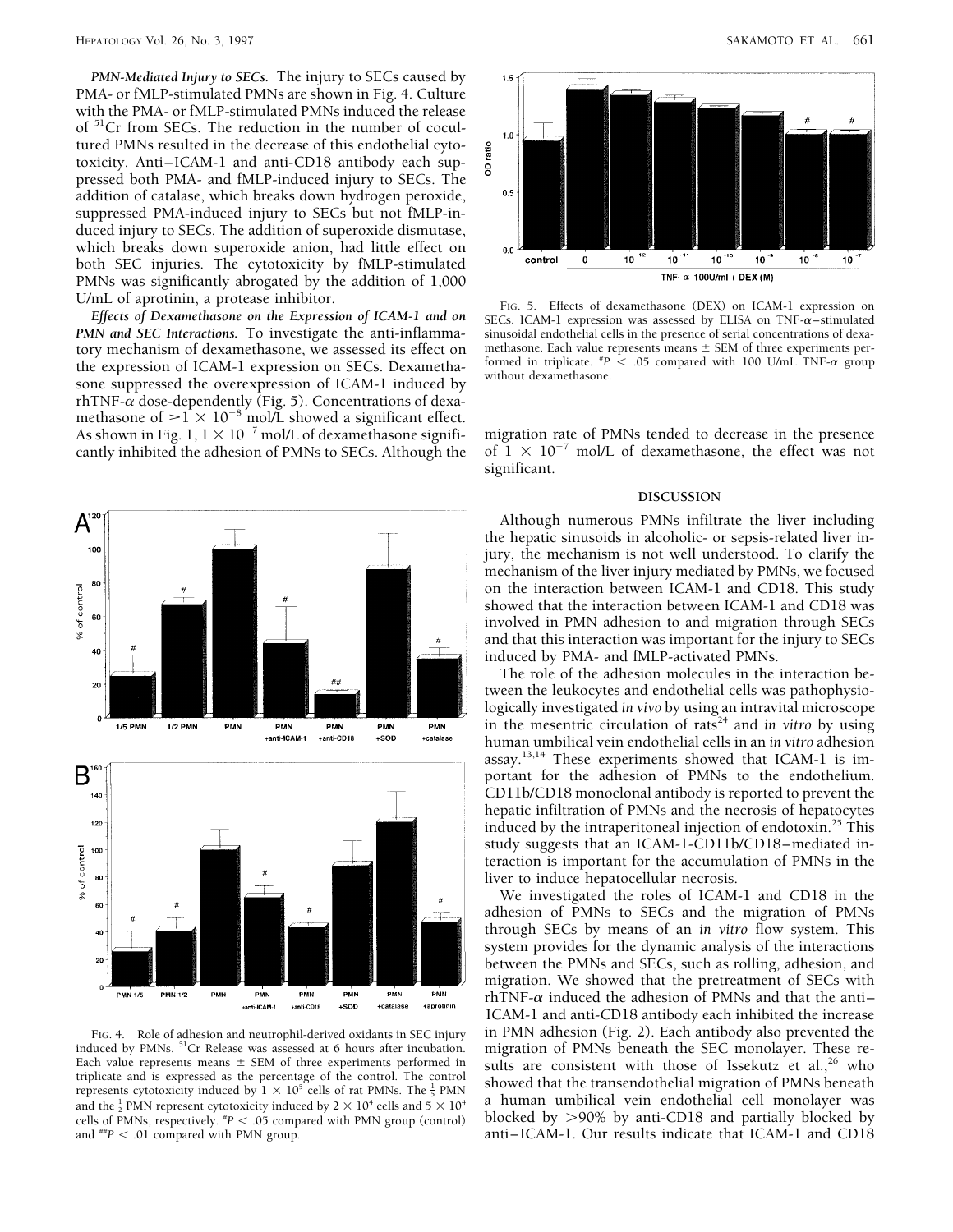both play a key role in the adhesion and the migration of extravasation of PMNs to hepatocytes and inhibited liver

It is reported that ICAM-1 is weakly expressed on SECs of 1 reduced the migration of PMNs beneath the SEC mono-<br>normal rat in vivo.<sup>27</sup> Our cellular ELISA showed that ICAM-1 layer. The protective effect of anti–ICAM-1 agai normal rat *in vivo.*<sup>27</sup> Our cellular ELISA showed that ICAM-1 layer. The protective effect of anti–ICAM-1 against the was expressed on SECs in basal conditions *in vitro* and that hepatic injury induced by PMNs may be ex rhTNF-a increased its expression in a dose-dependent man- results showing that anti–ICAM-1 inhibited the close contact ner. Ohira et al. reported that serum levels of TNF- $\alpha$  and between the PMNs and SECs and reduced the injury to SECs ICAM-1 expression on SECs were increased in rats treated induced by activated PMNs. with lipopolysaccharide.<sup>28</sup> Our *in vitro* study supports their The involvement of leukocyte adhesion in the pathogene-<br>observation that TNF- $\alpha$  might induce PMN infiltration in sis of hepatic injury related to alcoholis

leukocytes is the initial event in various forms of inflamma- ever, its mechanism has not been clarified yet. We investition. It is mainly caused by the active oxygen species or gated the effects of dexamethasone on  $TNF-\alpha$ –induced overseveral proteases released by activated PMNs.<sup>16,17,29</sup> Komatsu expression of ICAM-1 on SECs and on the interaction et al. reported that the serum from rat treated with galactos-<br>between PMNs and SECs to clarify the mechan amine-lipopolysaccharide enhanced the release of oxygen- anti-inflammatory effects of dexamethasone in PMN-mediderived free radicals by PMNs that contribute to the hepatic ated liver injury. Dexamethasone inhibited the expression of injury.<sup>12</sup> We showed that both PMA- and fMLP-activated ICAM-1 on SECs in a dose-dependent manner. The effects PMNs induced SEC injury in a PMN/SEC ratio–dependent of dexamethasone at concentrations of  $>1 \times 10^{-8}$  mol/L manner. This shows that PMNs infiltrating hepatic sinusoids were statistically significant. In an *in vitro* adhesion assay, at could induce the endothelial cell damage that causes the  $\alpha$  concentration of  $1 \times 10^{-7}$  mol/L, dexamethasone signifi-

erate or interact in the tissue damage caused by PMNs.<sup>16</sup> To grafts, corticosteroids reduce the expression of ICAM-1 on evaluate the role of the active oxygen species or proteases in hepatic endothelium and hepatocytes and prevent the rejec-PMA- or fMLP-induced SEC injury, assays were performed tion.<sup>37</sup> Our findings support the hypothesis that corticostein the presence of reactive oxygen scavengers or a protease roids prevent the hepatic accumulation of PMNs, in part, by inhibitor. In the present study, we showed that catalase pre- down-regulating ICAM-1 on SECs. vented PMA-induced SEC injury, which seemed to be in- In summary, the interaction between ICAM-1 and CD18 duced by hydrogen peroxide but not fMLP-induced SEC in- was involved in the adhesion and migration of PMNs in jury. This finding is supported by Fujita et al.<sup>30</sup> who showed hepatic sinusoids mediated by TNF- $\alpha$ . This interaction was that PMA-stimulated PMNs injure human umbilical vein en- the key to the SEC injury induced by activated PMNs. Dexadothelial cells by producing hydrogen peroxide and by induc- methasone inhibited the adhesion of PMNs to SECs by reducing the increase in the level of intercellular peroxides in ing the expression of ICAM-1 on SECs. Blocking the interacendothelial cells. In addition, we showed that fMLP-induced tion of ICAM-1-CD18 may point to a therapeutic strategy<br>PMN-mediated SEC cytotoxicity was inhibited by aprotinin for preventing liver injury mediated by PMNs. PMN-mediated SEC cytotoxicity was inhibited by aprotinin but not by reactive oxygen scavengers. Aprotinin is a broadspectrum protease inhibitor that has been used in the man- *Acknowledgment:* The authors thank Nanako Kaibara for agement of experimental endotoxin and septic shock.<sup>31</sup> This her excellent technical assistance in this study. showed that fMLP-stimulated PMNs cause SEC injury mainly by release of PMN protease. Endotoxin-related liver injury **REFERENCES** involves SEC injury caused by infiltrated PMNs<sup>28</sup> and is in-<br>hibited by protease inhibitors.<sup>32</sup> Our *in vitro* study showed steps to specificity and diversity. Cell 1991;67:1033-1036. that SEC injury caused by activated PMNs involved active 2. Diamond MS, Staunton DE, De Fougerrolles AR, Stacker SA, Garcia-

The present study also showed that anti-ICAM-1 and anti-<br>CD18 each protected against SEC injury induced by both<br>CD18 each protected against SEC injury induced by both<br>(LFA-1) interaction with intercellular adhesion molecul PMA- and fMLP-activated PMNs, showing that these adhe- is one of at least three mechanisms for lymphocyte adhesion to cultured sion molecules were crucial for SEC injury mediated by dif-<br>ferent mechanisms, the active oxygen species and proteases 4. Oppenheimer-Marks N, Davis LS, Bogue DT, Ramberg J, Lipsky PE. Ferent mechanisms, the active oxygen species and proteases.<br>It is reported that activated neutrophils produce hydrogen<br>peroxide and that the CD18-mediated interaction with endo-<br>thelial cells increases hydrogen peroxide pr thelial cells increases hydrogen peroxide production by neutrophils.<sup>33</sup> The treatment with anti–ICAM-1 or CD18 anti-<br>body not only inhibited the close contact between SECs and port enhanced neutrophil transmigration via a mechanism involving body not only inhibited the close contact between SECs and<br>neutrophils but also might decrease the production of active<br>oxygen species. Injury to SECs leads to vascular protein leak-<br>oxygen species. Injury to SECs leads to oxygen species. Injury to SECs leads to vascular protein leak-<br>age and to an increase in the extravasation of PMNs. Migrated SC. Endothelial cell cytosolic free calcium regulates neutrophil migraage and to an increase in the extravasation of PMNs. Migrated scheme is seen alcotted to an increase in the extravasation of PMNs. Migrated scheme is cell cytosolic free calcium regulates neutrophil migra-<br>PMNs achieve acc PMNs achieve access to the hepatocytes. Inflammatory cyto-<br>kines promote the expression of ICAM-1 on the hepatocytes<br>and increase the adhesion of the lymphocytes to the hepatocytes<br>cytes.<sup>34</sup> Essani et al.<sup>35</sup> reported tha cytes.<sup>34</sup> Essani et al.<sup>35</sup> reported that anti–ICAM-1 reduced

PMNs in the hepatic sinusoids. injury. This is consistent with our finding that anti–ICAM-<br>It is reported that ICAM-1 is weakly expressed on SECs of 1 reduced the migration of PMNs beneath the SEC monohepatic injury induced by PMNs may be explained by our

observation that TNF- $\alpha$  might induce PMN infiltration in sis of hepatic injury related to alcoholism or sepsis has clini-<br>hepatic sinusoids by the induction of ICAM-1 on SECs. all relevance. It is reported that corticost cal relevance. It is reported that corticosteroids improve the The injury to the endothelial cells elicited by activated survival in patients with severe alcoholic hepatitis<sup>36</sup>; howbetween PMNs and SECs to clarify the mechanism of the disturbance of sinusoidal microcirculation. cantly inhibited the adhesion to SECs and tended to reduce<br>Weiss has stated that oxygen radicals and proteases coop-<br>the migration rate of PMNs. During rejection of liver allothe migration rate of PMNs. During rejection of liver allo-

- 
- oxygen species or proteases. Aguilar J, Hibbs ML, Springer TA. ICAM-1 (CD54): a counterreceptor
	-
	-
	-
	-
	-